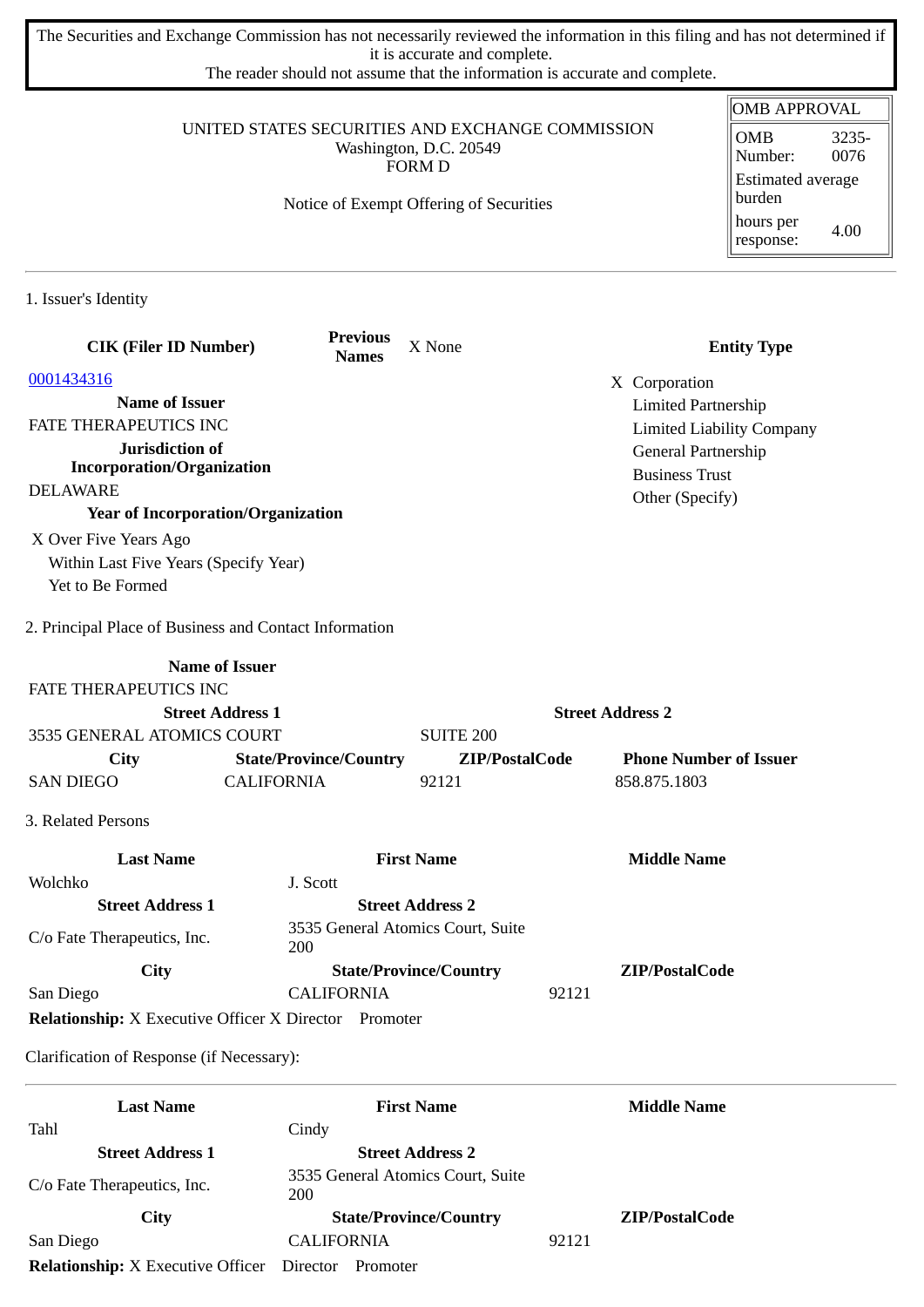Clarification of Response (if Necessary):

| <b>Last Name</b>                                           | <b>First Name</b>                            | <b>Middle Name</b> |
|------------------------------------------------------------|----------------------------------------------|--------------------|
| Agarwal                                                    | Shefali                                      |                    |
| <b>Street Address 1</b>                                    | <b>Street Address 2</b>                      |                    |
| C/o Fate Therapeutics, Inc.                                | 3535 General Atomics Court, Suite<br>200     |                    |
| <b>City</b>                                                | <b>State/Province/Country</b>                | ZIP/PostalCode     |
| San Diego                                                  | <b>CALIFORNIA</b>                            | 92121              |
| <b>Relationship:</b>                                       | <b>Executive Officer X Director Promoter</b> |                    |
| Clarification of Response (if Necessary):                  |                                              |                    |
| <b>Last Name</b>                                           | <b>First Name</b>                            | <b>Middle Name</b> |
| Coughlin                                                   | Timothy                                      |                    |
| <b>Street Address 1</b>                                    | <b>Street Address 2</b>                      |                    |
| C/o Fate Therapeutics, Inc.                                | 3535 General Atomics Court, Suite<br>200     |                    |
| City                                                       | <b>State/Province/Country</b>                | ZIP/PostalCode     |
| San Diego                                                  | <b>CALIFORNIA</b>                            | 92121              |
| <b>Relationship:</b> Executive Officer X Director Promoter |                                              |                    |
| Clarification of Response (if Necessary):                  |                                              |                    |
| <b>Last Name</b>                                           | <b>First Name</b>                            | <b>Middle Name</b> |
| Epstein<br><b>Street Address 1</b>                         | Robert<br><b>Street Address 2</b>            |                    |
|                                                            | 3535 General Atomics Court, Suite            |                    |
| C/o Fate Therapeutics, Inc.                                | 200                                          |                    |
| City                                                       | <b>State/Province/Country</b>                | ZIP/PostalCode     |
| San Diego                                                  | <b>CALIFORNIA</b>                            | 92121              |
| <b>Relationship:</b>                                       | <b>Executive Officer X Director Promoter</b> |                    |
| Clarification of Response (if Necessary):                  |                                              |                    |
| <b>Last Name</b>                                           | <b>First Name</b>                            | <b>Middle Name</b> |
| Jooss                                                      | Karin                                        |                    |
| <b>Street Address 1</b>                                    | <b>Street Address 2</b>                      |                    |
| C/o Fate Therapeutics, Inc.                                | 3535 General Atomics Court, Suite<br>200     |                    |
| City                                                       | <b>State/Province/Country</b>                | ZIP/PostalCode     |
| San Diego                                                  | <b>CALIFORNIA</b>                            | 92121              |

**Relationship:** Executive Officer X Director Promoter

Clarification of Response (if Necessary):

|                             | <b>Last Name</b>                    | <b>First Name</b>                        |       | <b>Middle Name</b> |
|-----------------------------|-------------------------------------|------------------------------------------|-------|--------------------|
| Lee                         |                                     | Michael                                  |       |                    |
|                             | <b>Street Address 1</b>             | <b>Street Address 2</b>                  |       |                    |
| C/o Fate Therapeutics, Inc. |                                     | 3535 General Atomics Court, Suite<br>200 |       |                    |
|                             | City                                | <b>State/Province/Country</b>            |       | ZIP/PostalCode     |
| San Diego                   |                                     | CALIFORNIA                               | 92121 |                    |
| <b>Relationship:</b>        | <b>Executive Officer X Director</b> | Promoter                                 |       |                    |

Clarification of Response (if Necessary):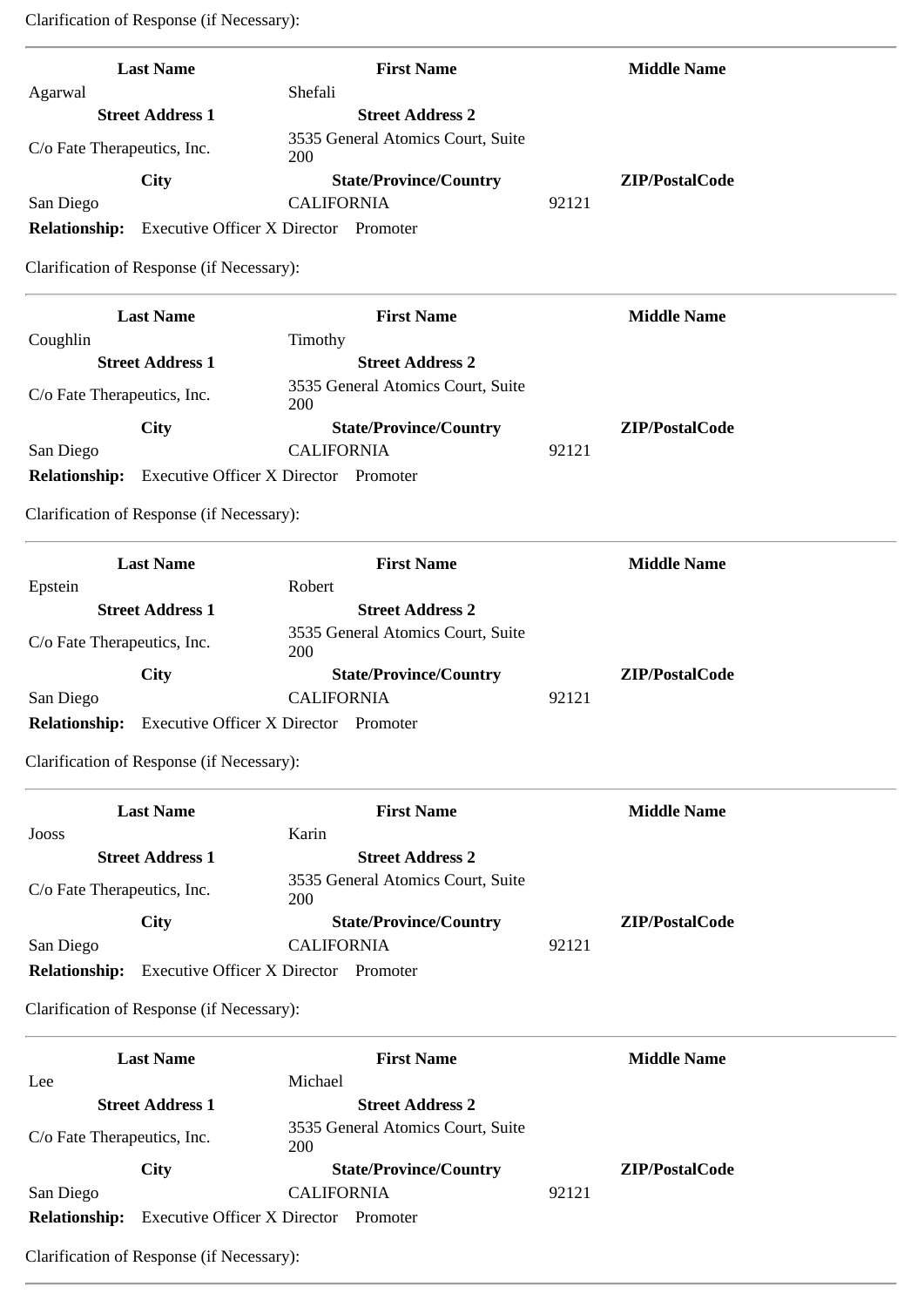| <b>Last Name</b>                                       |                                              | <b>First Name</b>                 | <b>Middle Name</b>        |
|--------------------------------------------------------|----------------------------------------------|-----------------------------------|---------------------------|
| Mendlein                                               | John                                         |                                   |                           |
| <b>Street Address 1</b>                                |                                              | <b>Street Address 2</b>           |                           |
| C/o Fate Therapeutics, Inc.                            | 200                                          | 3535 General Atomics Court, Suite |                           |
| <b>City</b>                                            |                                              | <b>State/Province/Country</b>     | ZIP/PostalCode            |
| San Diego                                              |                                              | <b>CALIFORNIA</b>                 | 92121                     |
| <b>Relationship:</b>                                   | <b>Executive Officer X Director Promoter</b> |                                   |                           |
| Clarification of Response (if Necessary):              |                                              |                                   |                           |
| <b>Last Name</b>                                       |                                              | <b>First Name</b>                 | <b>Middle Name</b>        |
| Nashat                                                 | Amir                                         |                                   |                           |
| <b>Street Address 1</b>                                |                                              | <b>Street Address 2</b>           |                           |
| C/o Fate Therapeutics, Inc.                            | 200                                          | 3535 General Atomics Court, Suite |                           |
| <b>City</b>                                            |                                              | <b>State/Province/Country</b>     | ZIP/PostalCode            |
| San Diego                                              |                                              | <b>CALIFORNIA</b>                 | 92121                     |
| <b>Relationship:</b>                                   | <b>Executive Officer X Director Promoter</b> |                                   |                           |
| Clarification of Response (if Necessary):              |                                              |                                   |                           |
| <b>Last Name</b>                                       |                                              | <b>First Name</b>                 | <b>Middle Name</b>        |
| Rastetter                                              |                                              | William                           |                           |
| <b>Street Address 1</b>                                |                                              | <b>Street Address 2</b>           |                           |
| C/o Fate Therapeutics, Inc.                            | 200                                          | 3535 General Atomics Court, Suite |                           |
| City                                                   |                                              | <b>State/Province/Country</b>     | ZIP/PostalCode            |
|                                                        |                                              |                                   |                           |
| San Diego                                              |                                              | <b>CALIFORNIA</b>                 | 92121                     |
| <b>Relationship:</b>                                   | <b>Executive Officer X Director Promoter</b> |                                   |                           |
| Clarification of Response (if Necessary):              |                                              |                                   |                           |
| 4. Industry Group                                      |                                              |                                   |                           |
|                                                        |                                              |                                   |                           |
| Agriculture<br><b>Banking &amp; Financial Services</b> |                                              | <b>Health Care</b>                | Retailing                 |
| <b>Commercial Banking</b>                              |                                              | X Biotechnology                   | Restaurants               |
| Insurance                                              |                                              | <b>Health Insurance</b>           | Technology                |
| Investing                                              |                                              | Hospitals & Physicians            | Computers                 |
| <b>Investment Banking</b>                              |                                              | Pharmaceuticals                   | Telecommunications        |
| Pooled Investment Fund                                 |                                              | <b>Other Health Care</b>          | Other Technology          |
| Is the issuer registered as                            |                                              | Manufacturing                     | Travel                    |
| an investment company under                            |                                              | <b>Real Estate</b>                | Airlines & Airports       |
| the Investment Company<br>Act of 1940?                 |                                              | Commercial                        | Lodging & Conventions     |
| Yes                                                    | N <sub>o</sub>                               | Construction                      | Tourism & Travel Services |
| Other Banking & Financial Services                     |                                              | <b>REITS &amp; Finance</b>        | <b>Other Travel</b>       |
| <b>Business Services</b>                               |                                              | Residential                       |                           |
| Energy                                                 |                                              | <b>Other Real Estate</b>          | Other                     |
| <b>Coal Mining</b>                                     |                                              |                                   |                           |
| <b>Electric Utilities</b>                              |                                              |                                   |                           |

Environmental Services

Oil & Gas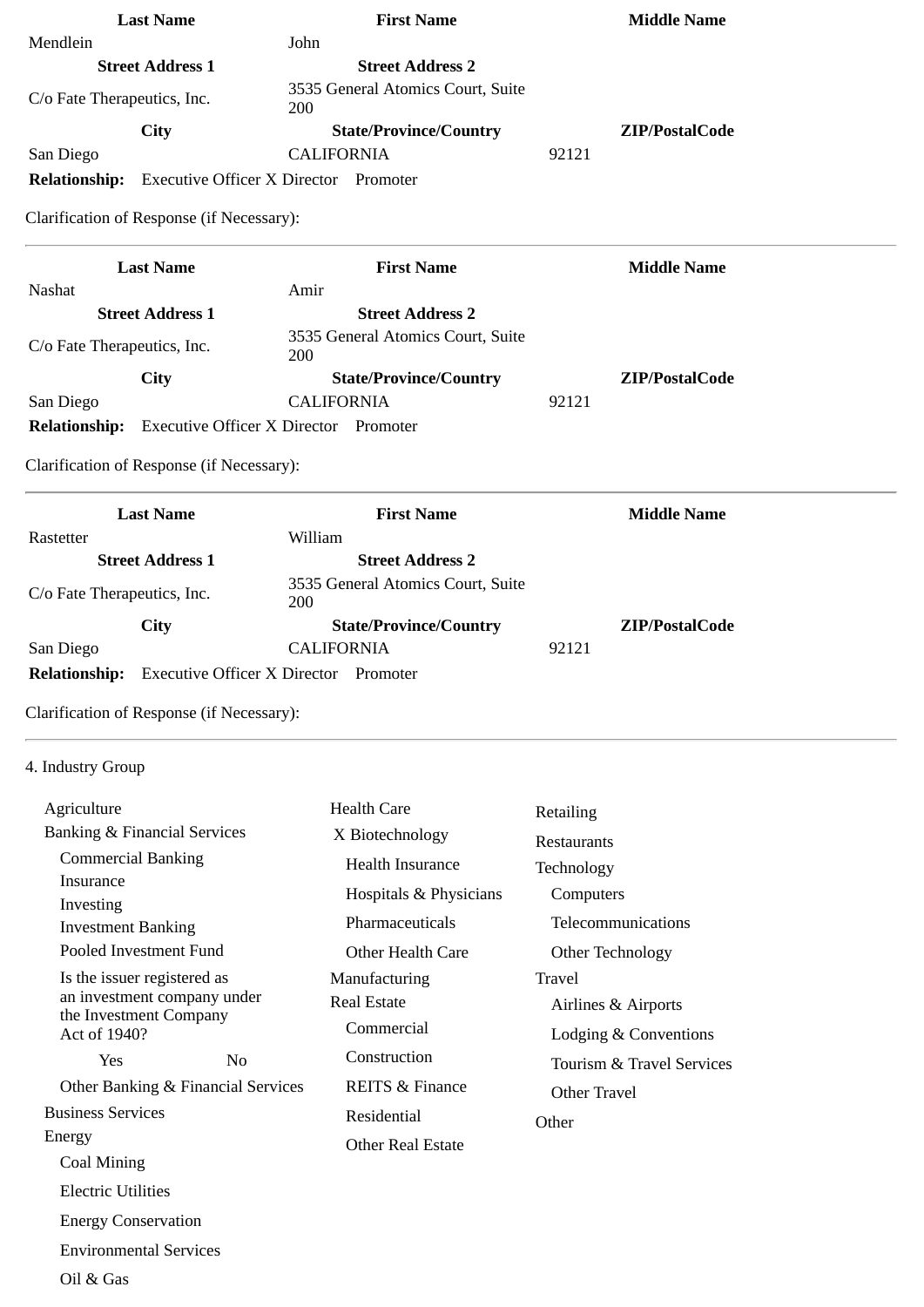## Other Energy

5. Issuer Size

| <b>Revenue Range</b>             | OR | <b>Aggregate Net Asset Value Range</b> |
|----------------------------------|----|----------------------------------------|
| No Revenues                      |    | No Aggregate Net Asset Value           |
| $$1 - $1,000,000$                |    | $$1 - $5,000,000$                      |
| $$1,000,001 - $5,000,000$        |    | \$5,000,001 - \$25,000,000             |
| $$5,000,001 -$<br>\$25,000,000   |    | \$25,000,001 - \$50,000,000            |
| $$25,000,001 -$<br>\$100,000,000 |    | \$50,000,001 - \$100,000,000           |
| Over \$100,000,000               |    | Over \$100,000,000                     |
| X Decline to Disclose            |    | Decline to Disclose                    |
| Not Applicable                   |    | Not Applicable                         |
|                                  |    |                                        |

6. Federal Exemption(s) and Exclusion(s) Claimed (select all that apply)

|                                                | Investment Company Act Section 3(c) |                    |
|------------------------------------------------|-------------------------------------|--------------------|
| Rule $504(b)(1)$ (not (i), (ii) or (iii))      | Section $3(c)(1)$                   | Section $3(c)(9)$  |
| Rule 504 (b) $(1)(i)$                          | Section $3(c)(2)$                   | Section $3(c)(10)$ |
| Rule 504 (b) $(1)(ii)$<br>Rule 504 (b)(1)(iii) | Section $3(c)(3)$                   | Section $3(c)(11)$ |
|                                                | Section $3(c)(4)$                   | Section $3(c)(12)$ |
| $X$ Rule 506(b)<br>Rule $506(c)$               | Section $3(c)(5)$                   | Section $3(c)(13)$ |
| Securities Act Section 4(a)(5)                 | Section $3(c)(6)$                   | Section $3(c)(14)$ |
|                                                | Section $3(c)(7)$                   |                    |

7. Type of Filing

|           | X New Notice Date of First Sale 2020-04-07 | First Sale Yet to Occur |
|-----------|--------------------------------------------|-------------------------|
| Amendment |                                            |                         |

8. Duration of Offering

Does the Issuer intend this offering to last more than one year? Yes X No

9. Type(s) of Securities Offered (select all that apply)

| X Equity                                                                                       | Pooled Investment Fund Interests   |
|------------------------------------------------------------------------------------------------|------------------------------------|
| Debt                                                                                           | Tenant-in-Common Securities        |
| Option, Warrant or Other Right to Acquire Another Security                                     | <b>Mineral Property Securities</b> |
| Security to be Acquired Upon Exercise of Option, Warrant or<br>Other Right to Acquire Security | Other (describe)                   |

10. Business Combination Transaction

Is this offering being made in connection with a business combination transaction, such is this oriering being made in connection with a business combination transaction, such Yes X No<br>as a merger, acquisition or exchange offer?

Clarification of Response (if Necessary):

11. Minimum Investment

Minimum investment accepted from any outside investor \$0 USD

- 12. Sales Compensation
-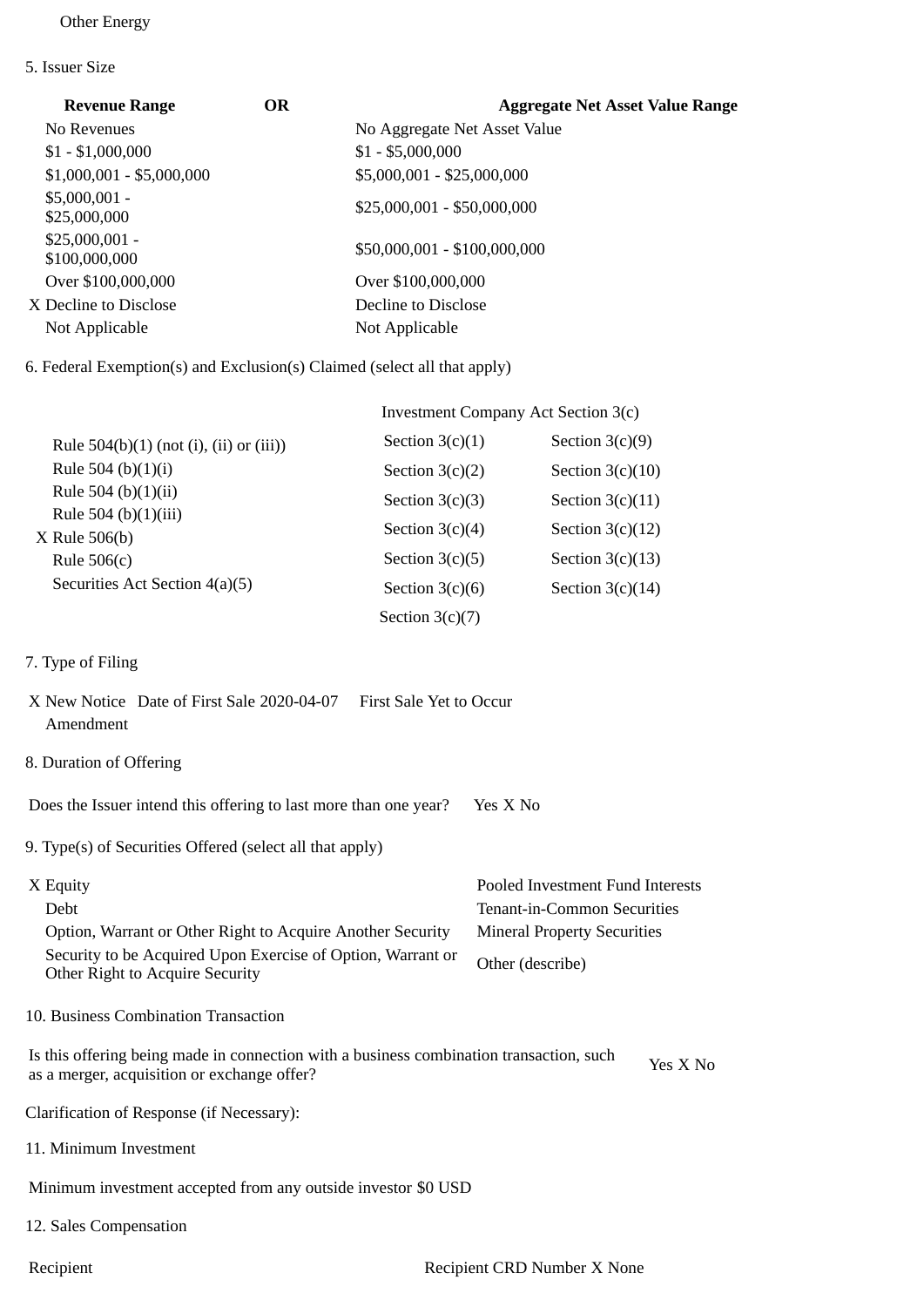| (Associated) Broker or Dealer X None                                                                        |                         |                      |            | (Associated) Broker or Dealer CRD<br>Number | X None |                    |
|-------------------------------------------------------------------------------------------------------------|-------------------------|----------------------|------------|---------------------------------------------|--------|--------------------|
|                                                                                                             | <b>Street Address 1</b> |                      |            | <b>Street Address 2</b>                     |        |                    |
| City                                                                                                        |                         |                      |            | State/Province/Country                      |        | ZIP/Postal<br>Code |
| State(s) of Solicitation (select all that apply)<br>Check "All States" or check individual<br><b>States</b> |                         | All<br><b>States</b> |            | Foreign/non-US                              |        |                    |
| 13. Offering and Sales Amounts                                                                              |                         |                      |            |                                             |        |                    |
| <b>Total Offering Amount</b>                                                                                | \$50,000,024 USD or     |                      | Indefinite |                                             |        |                    |
| <b>Total Amount Sold</b>                                                                                    | \$50,000,024 USD        |                      |            |                                             |        |                    |
| Total Remaining to be Sold                                                                                  | \$0 USD or              |                      | Indefinite |                                             |        |                    |
| Clarification of Response (if Necessary):                                                                   |                         |                      |            |                                             |        |                    |
| 14. Investors                                                                                               |                         |                      |            |                                             |        |                    |

Select if securities in the offering have been or may be sold to persons who do not qualify as accredited investors, and enter the number of such non-accredited investors who already have invested in the offering. Regardless of whether securities in the offering have been or may be sold to persons who do not qualify as accredited investors, enter the total number of investors who already have invested in the offering:

15. Sales Commissions & Finder's Fees Expenses

Provide separately the amounts of sales commissions and finders fees expenses, if any. If the amount of an expenditure is not known, provide an estimate and check the box next to the amount.

1

| <b>Sales Commissions</b> | \$0 USD Estimate |
|--------------------------|------------------|
| Finders' Fees            | \$0 USD Estimate |

Clarification of Response (if Necessary):

## 16. Use of Proceeds

Provide the amount of the gross proceeds of the offering that has been or is proposed to be used for payments to any of the persons required to be named as executive officers, directors or promoters in response to Item 3 above. If the amount is unknown, provide an estimate and check the box next to the amount.

\$0 USD Estimate

Clarification of Response (if Necessary):

Signature and Submission

Please verify the information you have entered and review the Terms of Submission below before signing and clicking SUBMIT below to file this notice.

# Terms of Submission

In submitting this notice, each issuer named above is:

- Notifying the SEC and/or each State in which this notice is filed of the offering of securities described and undertaking to furnish them, upon written request, in the accordance with applicable law, the information furnished to offerees.\*
- Irrevocably appointing each of the Secretary of the SEC and, the Securities Administrator or other legally designated officer of the State in which the issuer maintains its principal place of business and any State in which this notice is filed, as its agents for service of process, and agreeing that these persons may accept service on its behalf, of any notice, process or pleading, and further agreeing that such service may be made by registered or certified mail, in any Federal or state action, administrative proceeding, or arbitration brought against the issuer in any place subject to the jurisdiction of the United States, if the action, proceeding or arbitration (a) arises out of any activity in connection with the offering of securities that is the subject of this notice, and (b) is founded, directly or indirectly, upon the provisions of: (i) the Securities Act of 1933, the Securities Exchange Act of 1934, the Trust Indenture Act of 1939, the Investment Company